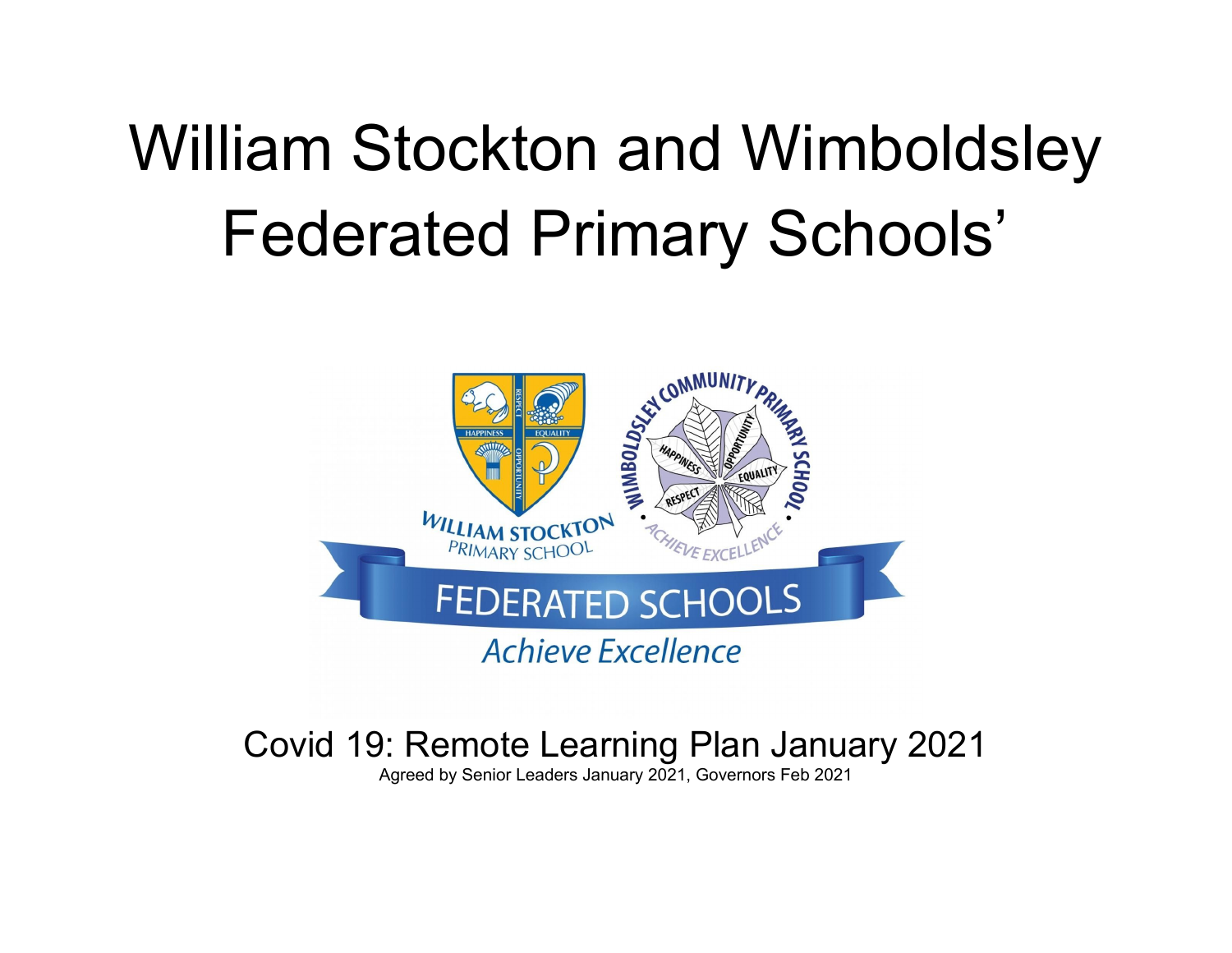

In order to ensure that learning is continued, irrespective of lockdown and self-isolation, William Stockton and Wimboldsley Primary Federated Schools have developed the following plan.

This plan offers remote learning opportunities whilst also acknowledging that some households have limited access to devices and would require devices, hard-copies of work and resources.

This plan will be applied in the following instances:

1. An individual is self-isolating because of a positive test within the household;

2. A whole bubble or cohort is self-isolating because of an outbreak of coronavirus;

3. In the event of school closures, where only critical workers and vulnerable children are in school and all other children are learning from at home.

The plan complies with the expectations and principles outlined in the DFE document Guidance for Full Opening of Schools.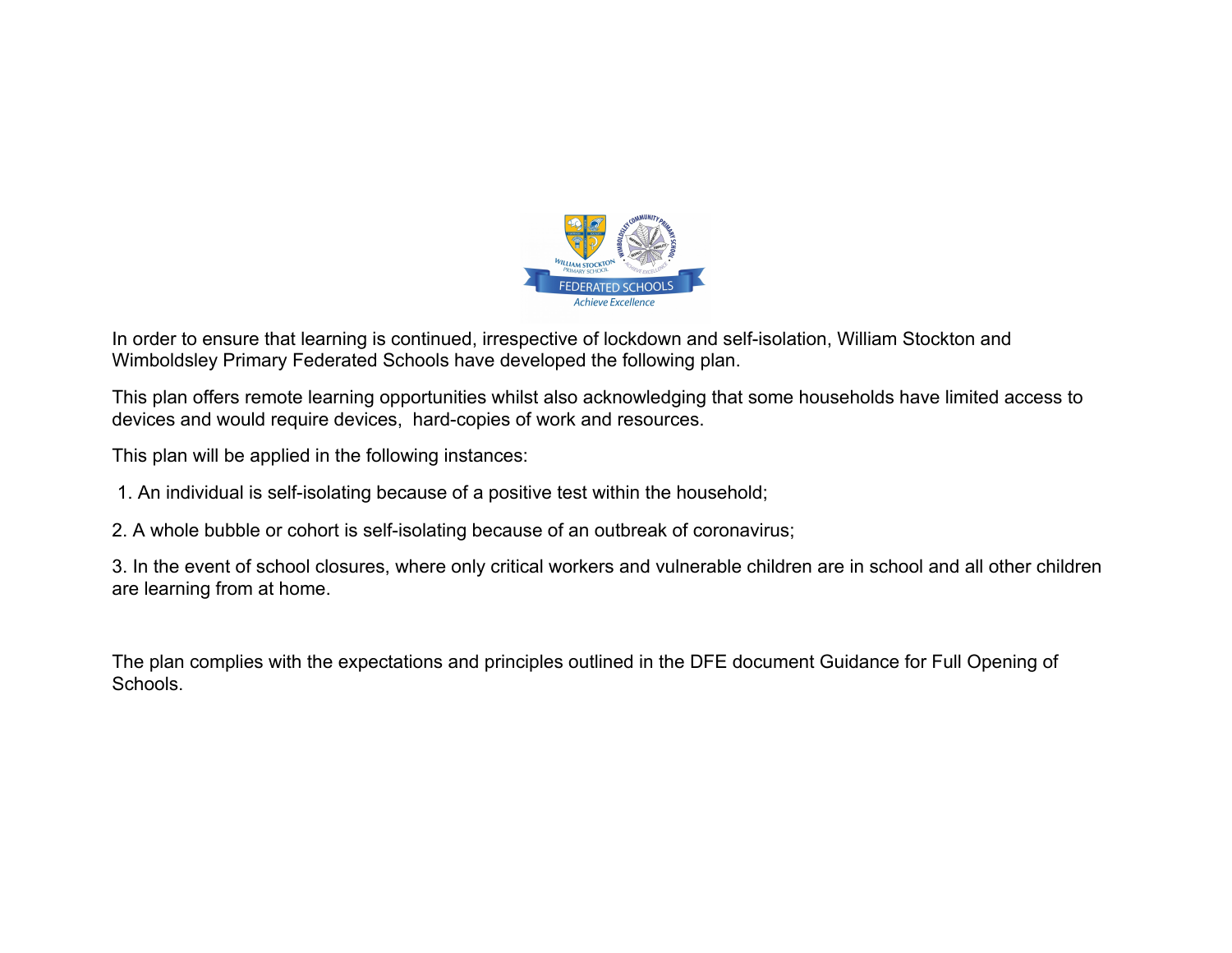#### **Software and Online Platforms**

Within all plans, teachers will set appropriate work in-line with our current curriculum, primarily supplemented by a range of resources

Children will remain in contact with their Class teacher through Google Classroom, phone calls and our 'Marvellous Me' system.

'Marvellous Me' will remain in use as the communication element has already proved to be invaluable. Teachers and parents will be able to message one another via Google Classroom to share information and offer support.

The schools' Twitter feed @school\_ws and @WimboldsleyCPS will offer the chance for teachers to celebrate children's work and maintain our school community.

In the event of any form of isolation and loss of learning caused by Coronavirus (COVID-19), parents must understand that engagement in home learning is compulsory, as is the expectation that School makes that provision available and accessible to all. However, if children themselves are too ill to attend then they should not be expected to engage in home learning and should inform the school of this through contacting the school office.

All passwords for online provision have been sent to parents via 'Marvellous Me'. They are also attached to the children's blended learning books. If at any point, parents can't access the online provision, they are encouraged to contact the school for support. All pupils were supported in the use of these systems in the Autumn term.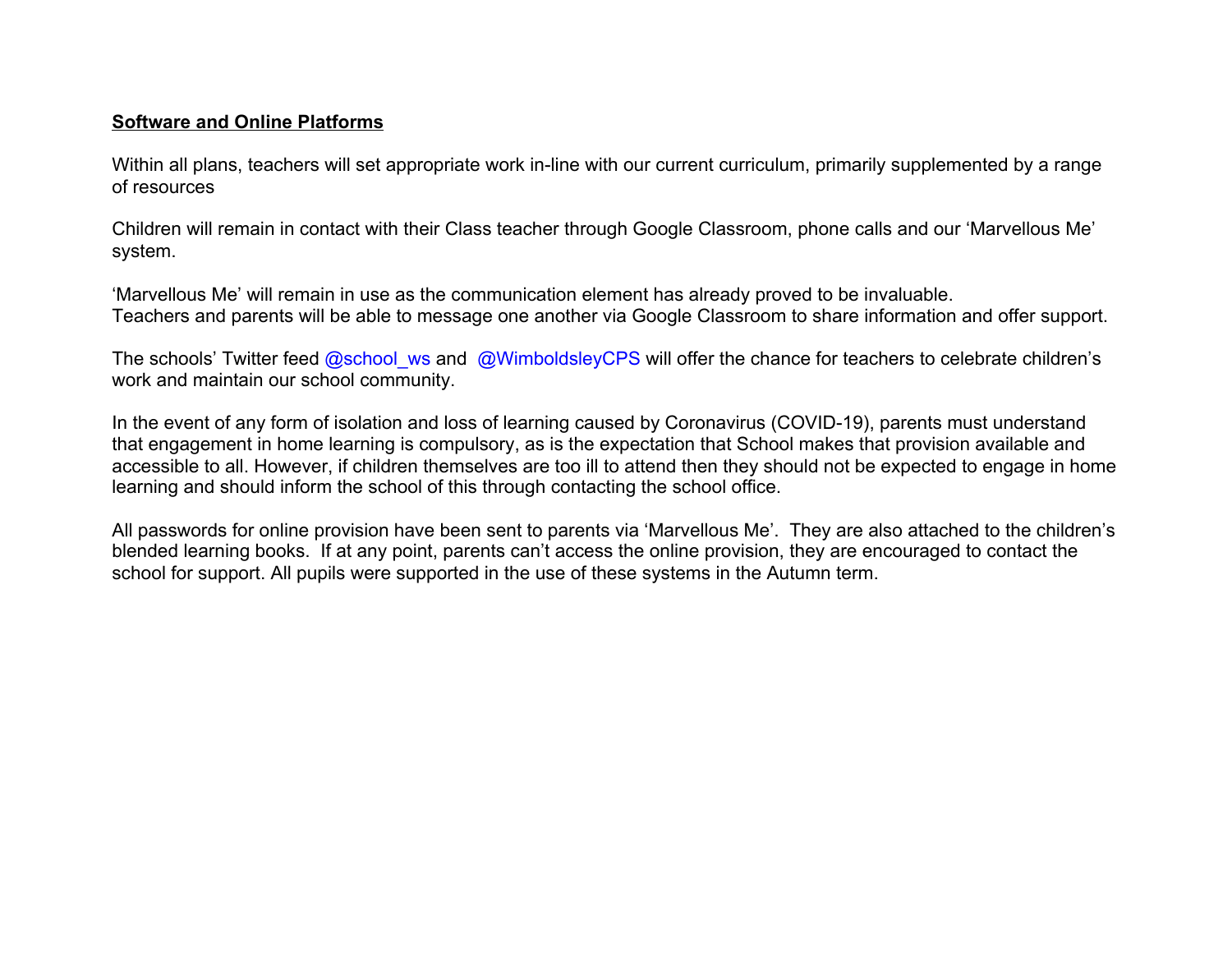#### **Remote Learning**

A pupil's first day or two of being educated remotely might look different from our standard approach, while we take all necessary actions to prepare for a longer period of remote teaching. Although ALL pupils have had this explained to them when they were in school Autumn 2020.

The initial response to any isolation will be to direct children and parents to the online platform Google Classroom, where the weeks work will be uploaded. School will provide children with home learning materials alongside their class stationery pack (this will be delivered or picked up as necessary).

All children will be given a lined book (for English, Science, RE and Topic work) and a Maths book to complete work at home. They will also be provided with a pen, pencil, ruler, rubber, pencil sharpener and glue if required.

Expectations will be shared with children in school, and a list of expectations will be shared with children in the front of books. An example of how work should be presented will be displayed on the first page of each book. Teachers will photocopy an exemplary piece for Maths and English from a child's book currently in school.

When children return to school, children will bring back their Blended Learning books which will be marked and placed in their All About Me files.

#### **Following the first few days of remote education, will my child be taught broadly the same curriculum as they would if they were in school?**

We teach the same curriculum remotely as we do in school wherever possible and appropriate. However, we have needed to make some adaptations in some subjects. For example, in English some resources may differ due to not having teacher support however, the outcome should be similar.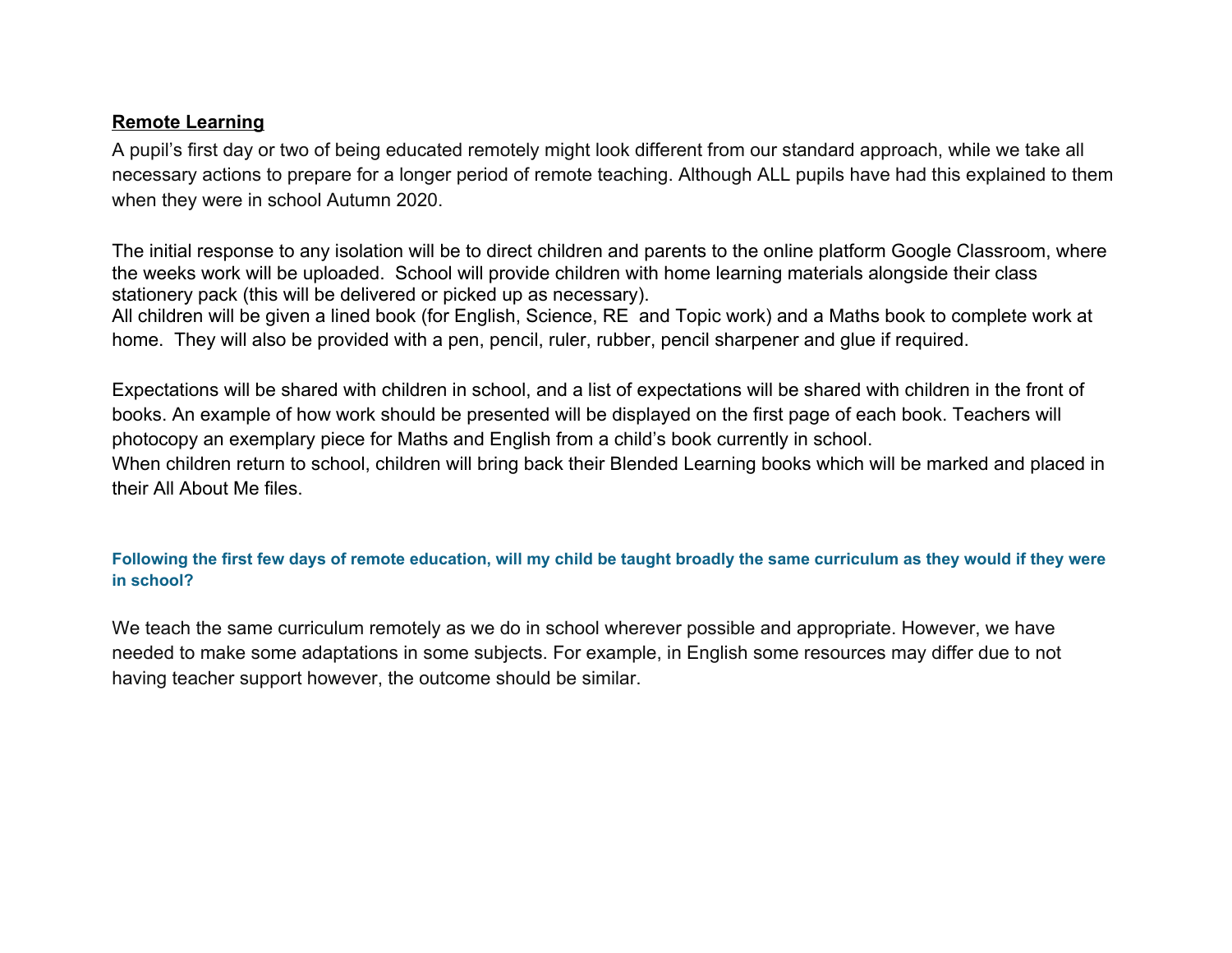#### **How long can I expect work set by the school to take my child each day?**

A timetable is displayed on the class pages of the website and the lessons and independent activity will take pupils broadly the following number of hours each day:

KS1 - 3 hours

KS2 - 4 hours

## **If my child does not have digital or online access at home, how will you support them to access remote education?**

We recognise that some pupils may not have suitable online access at home. We take the following approaches to support those pupils to access remote education:

- Devices will be provided by the school if none are available at home by contacting the school office.
- Pupils can access any printed materials needed if they do not have online access from school, be contacting the school office
- A number of 4G routers have been applied for by school. Once received, they will be able to be collected from the school. Learning mentors are aware of who needs the routers and will contact the families. If parents' circumstances change, then they need to contact the school for assistance.

# **How will my child be taught remotely?**

We use a combination of the following approaches to teach pupils remotely

- Powerpoints and videos with instructions
- Printed paper packs produced by teachers
- Textbooks and reading books pupils have at home
- Existing online provision (Mathletics, Accelerated Reader (KS2), Bug Club(KS1))
- Recorded teaching (e.g., video/audio recordings made by teachers, Oak National Academy lessons)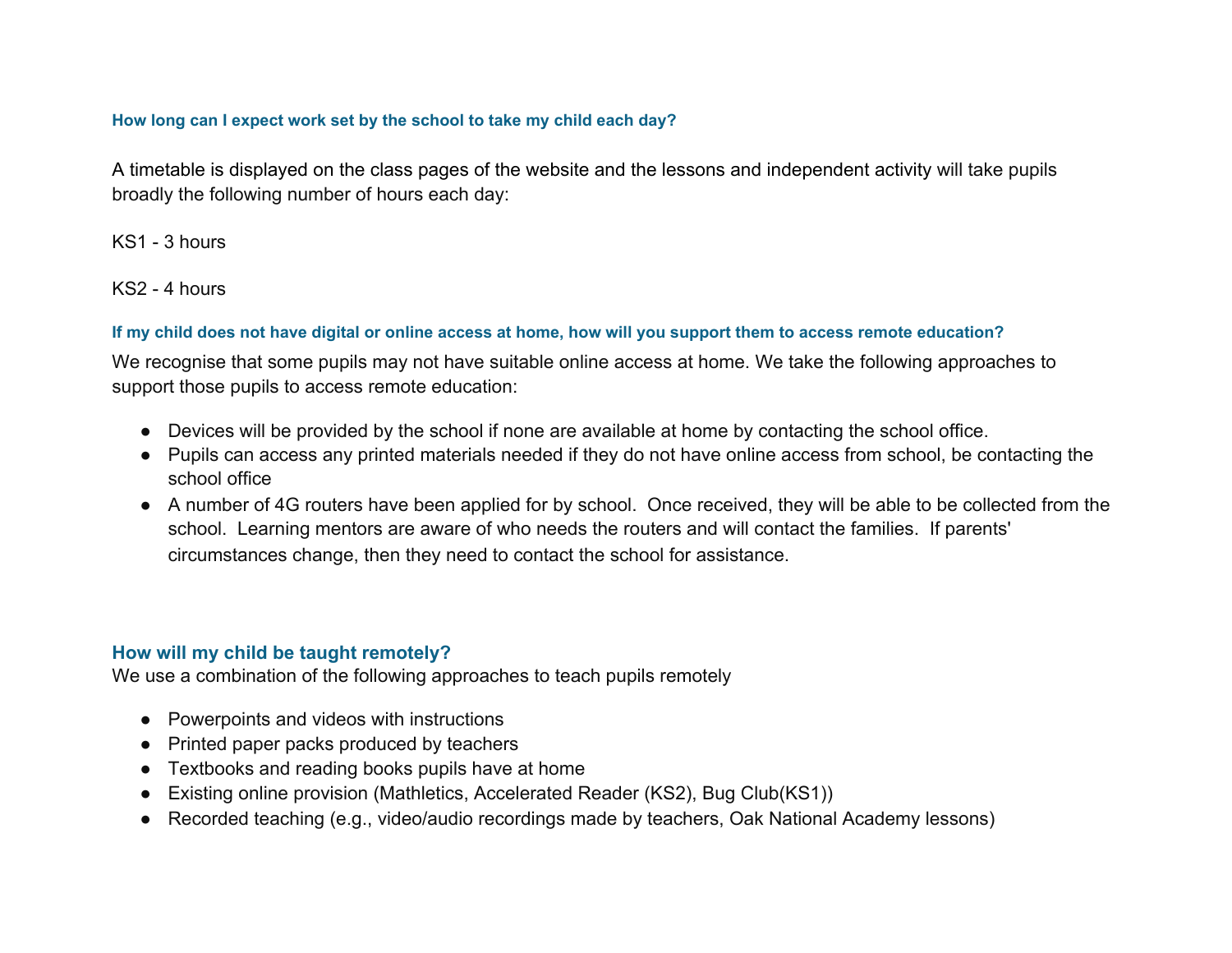● Commercially available websites supporting the teaching of specific subjects or areas, including video clips or sequences

## **Engagement and feedback**

# **What are your expectations for my child's engagement and the support that we as parents and carers should provide at home?**

- We expect children to take part daily in their remote learning as they would in school.
- Parents are expected to ensure that their children have the tools and support to access their learning.

# **How will you check whether my child is engaging with their work and how will I be informed if there are concerns?**

- Teachers will keep a daily log of children who are engaging with their work
- If engagement is a concern, teachers will make contact with the parents via 'Marvellous Me' messages as a message of encouragement and by phone calls to support them onto Google Classroom. **How will you assess my child's work and progress?**

Feedback can take many forms and may not always mean extensive written comments for individual children. For example, whole-class feedback or quizzes marked automatically via digital platforms are also valid and effective methods, amongst many others. Our approach to feeding back on pupil work is as follows:

- Feedback will be given to children via Google Classroom or where work is posted to class Twitter pages on there.
- Pupils will receive a piece of feedback on their work daily
- Quizzes are used, where deemed appropriate, to assess next steps for the children.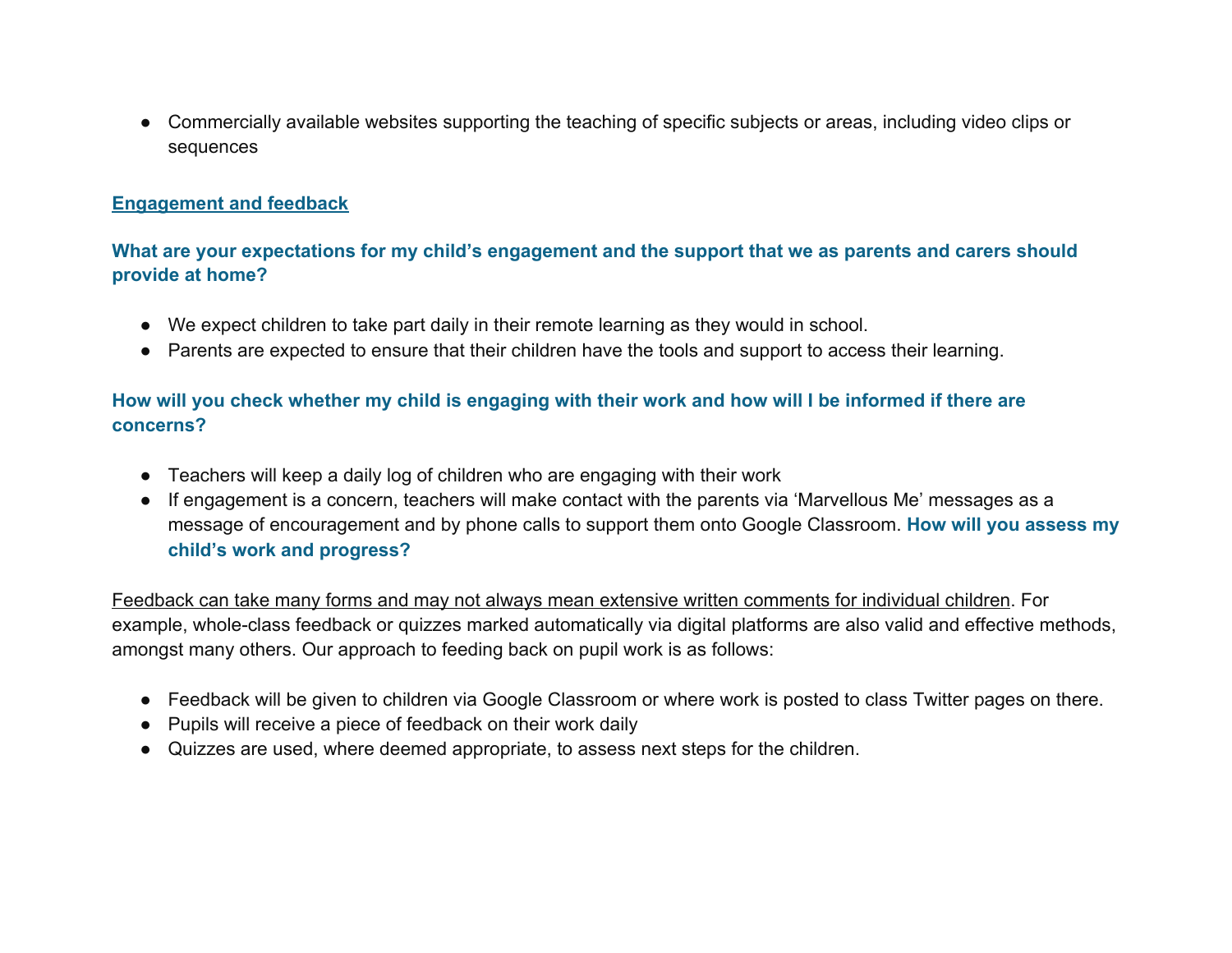#### **Additional support for pupils with particular needs**

# **How will you work with me to help my child who needs additional support from adults at home to access remote education?**

We recognise that some pupils, for example some pupils with special educational needs and disabilities (SEND), may not be able to access remote education without support from adults at home. We acknowledge the difficulties this may place on families, and we will work with parents and carers to support those pupils in the following ways:

In this section, please set out briefly:

- We will provide work and scaffolds that are suitable for the child's level to ensure that the children can access their learning.
- We will continue to provide work that will support the children in meeting their IEP/EHCP/Top up funding targets.
- For younger pupils, we will provide developmentally appropriate learning tasks and activities that cover the seven areas of learning in the Early Years Foundation Stage. Reception pupils will be provided with daily Phonics and Maths and there will be a greater emphasis on the prime areas with our Nursery pupils.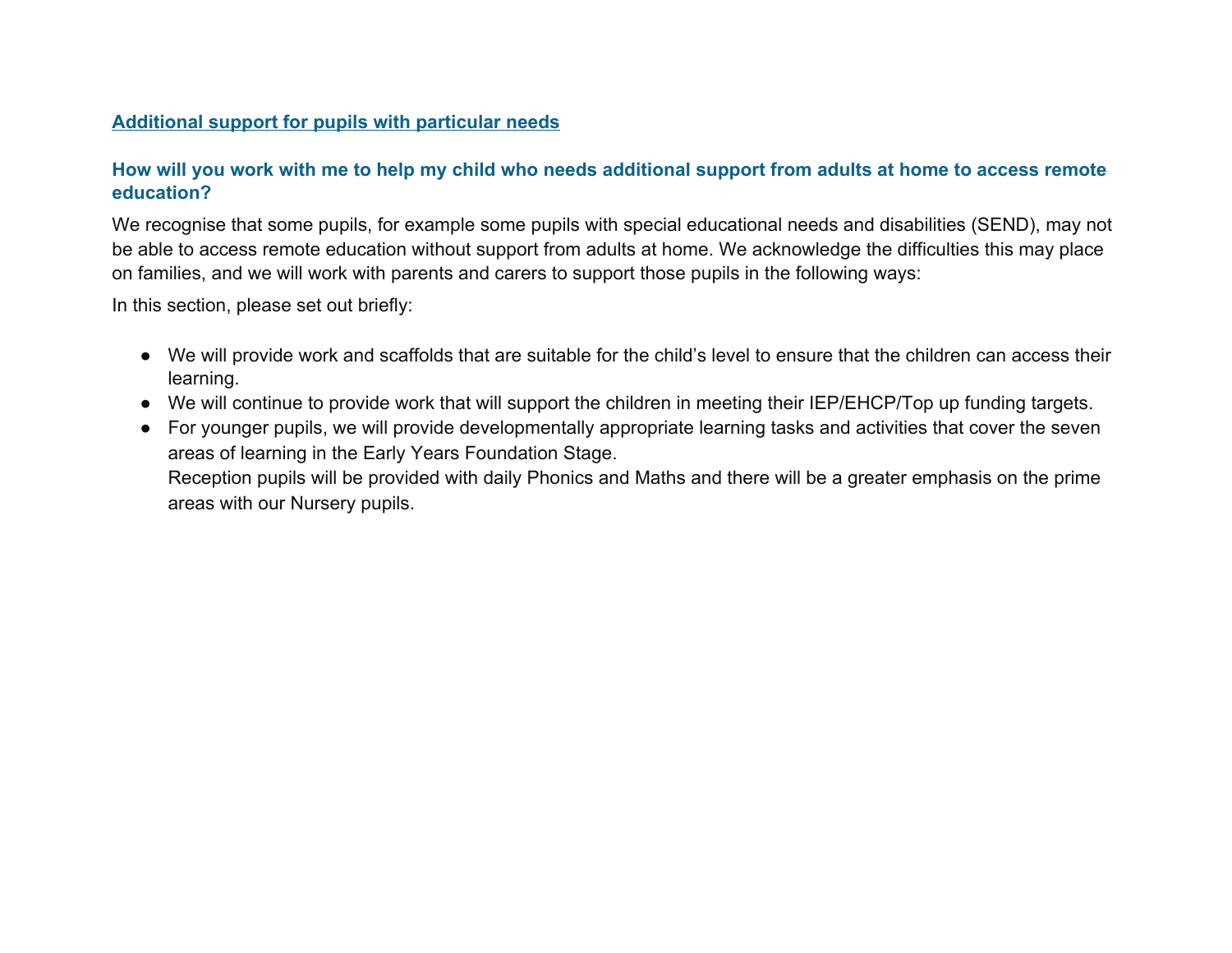| Pupil needs to isolate because someone in their household is symptomatic or tests positive                                                                                                                                                                                   |
|------------------------------------------------------------------------------------------------------------------------------------------------------------------------------------------------------------------------------------------------------------------------------|
| <b>Ongoing Support</b>                                                                                                                                                                                                                                                       |
| Using Google Drive, the week's lessons and resources, clearly set up for each day, will be uploaded on Monday<br>morning.                                                                                                                                                    |
| The teacher will decide what materials are most appropriate for the individual child and this work will be assigned to the<br>child.                                                                                                                                         |
| Children who receive an IEP or EHCP will receive work working towards their individual targets.                                                                                                                                                                              |
| Home learning timetables are placed on the class pages of the website to structure the day for parents.                                                                                                                                                                      |
| Where possible, teaching, learning and assessment run in line with the school's Teaching, learning and assessment<br>policy.                                                                                                                                                 |
| Teachers are not expected to respond to Google Classroom outside of the hours 8am-5pm.                                                                                                                                                                                       |
| Weekly phone calls home to the children and parents, to support the child's learning at home and provide feedback to<br>work that has been completed and next steps - a record of the contact is kept.                                                                       |
| For those who are not engaging with Google Classroom, phone calls are made to encourage and support families onto<br>Google Classroom. If they are concerned about a device, instruct the family to pick one up from school. Teachers will<br>then complete the contact log. |
|                                                                                                                                                                                                                                                                              |